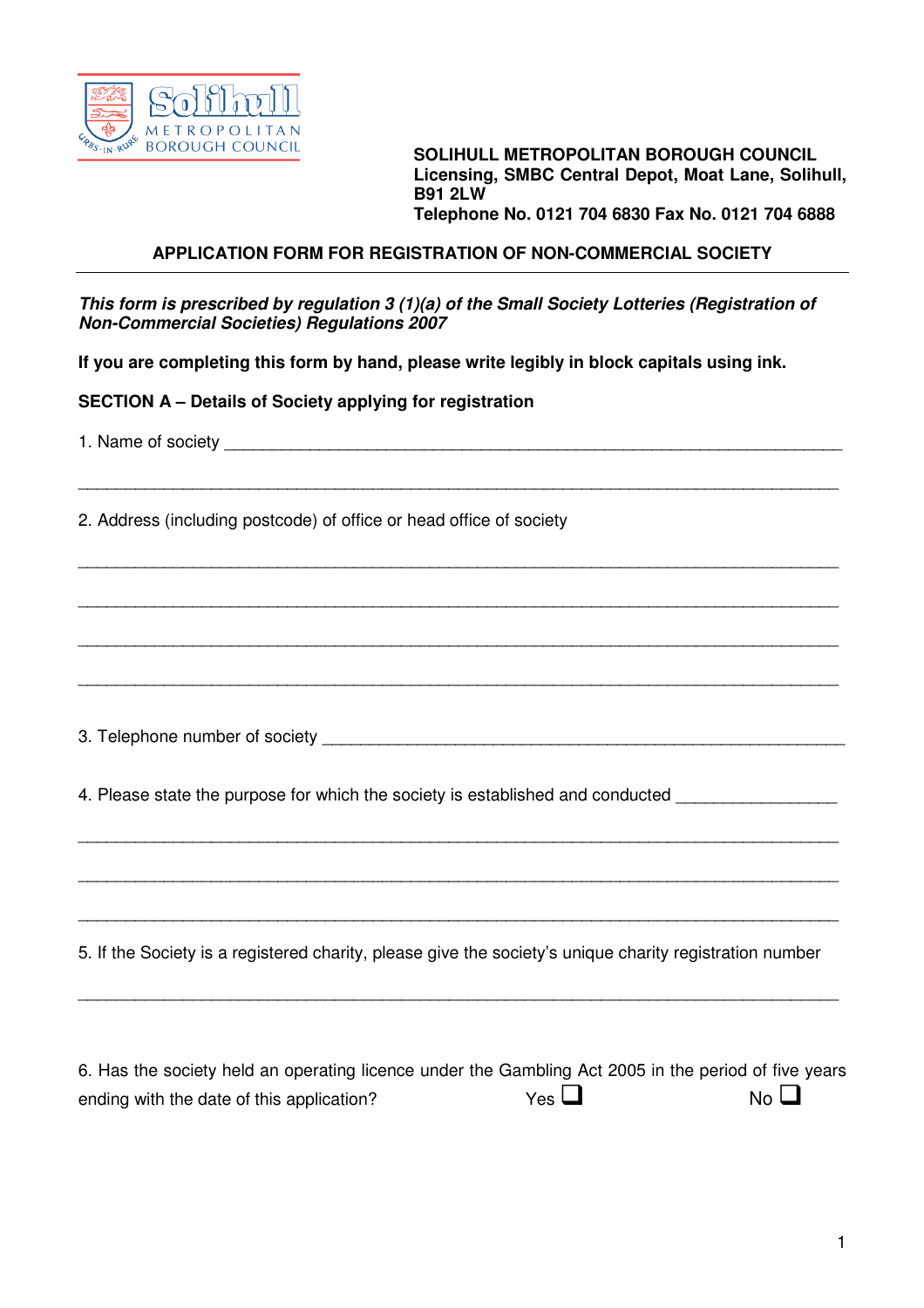| 7. If the answer to question 6 is 'Yes', has the operating licence been revoked in the period of five<br>years ending with the date of this application? | Yes $\Box$                  | $No$ $\Box$          |  |  |  |
|----------------------------------------------------------------------------------------------------------------------------------------------------------|-----------------------------|----------------------|--|--|--|
| 8. If the answer to question 7 is 'Yes', please state the reasons for revocation and enclose a copy of<br>the notice of revocation if one is available   |                             |                      |  |  |  |
|                                                                                                                                                          |                             |                      |  |  |  |
| 9. Has the society applied for and been refused an operating licence in the period of five years ending<br>with the date of this application?            | Yes $\Box$                  | $No$ $\Box$          |  |  |  |
| SECTION B - General information about person applying to be the Promoter                                                                                 |                             |                      |  |  |  |
|                                                                                                                                                          |                             |                      |  |  |  |
|                                                                                                                                                          |                             |                      |  |  |  |
|                                                                                                                                                          |                             |                      |  |  |  |
|                                                                                                                                                          |                             |                      |  |  |  |
| SECTION C - Contact details for correspondence associated with this application                                                                          |                             |                      |  |  |  |
| 14. Please tick one box as appropriate to indicate address for correspondence in relation to this<br>application:                                        |                             |                      |  |  |  |
| Address in section $A$                                                                                                                                   | Address in section $B \Box$ | Address below $\Box$ |  |  |  |
|                                                                                                                                                          |                             |                      |  |  |  |
|                                                                                                                                                          |                             |                      |  |  |  |
|                                                                                                                                                          |                             |                      |  |  |  |
| Email address (if the applicant is happy for correspondence in relation to this application to be sent<br>via email)                                     |                             |                      |  |  |  |

\_\_\_\_\_\_\_\_\_\_\_\_\_\_\_\_\_\_\_\_\_\_\_\_\_\_\_\_\_\_\_\_\_\_\_\_\_\_\_\_\_\_\_\_\_\_\_\_\_\_\_\_\_\_\_\_\_\_\_\_\_\_\_\_\_\_\_\_\_\_\_\_\_\_\_\_\_\_\_\_